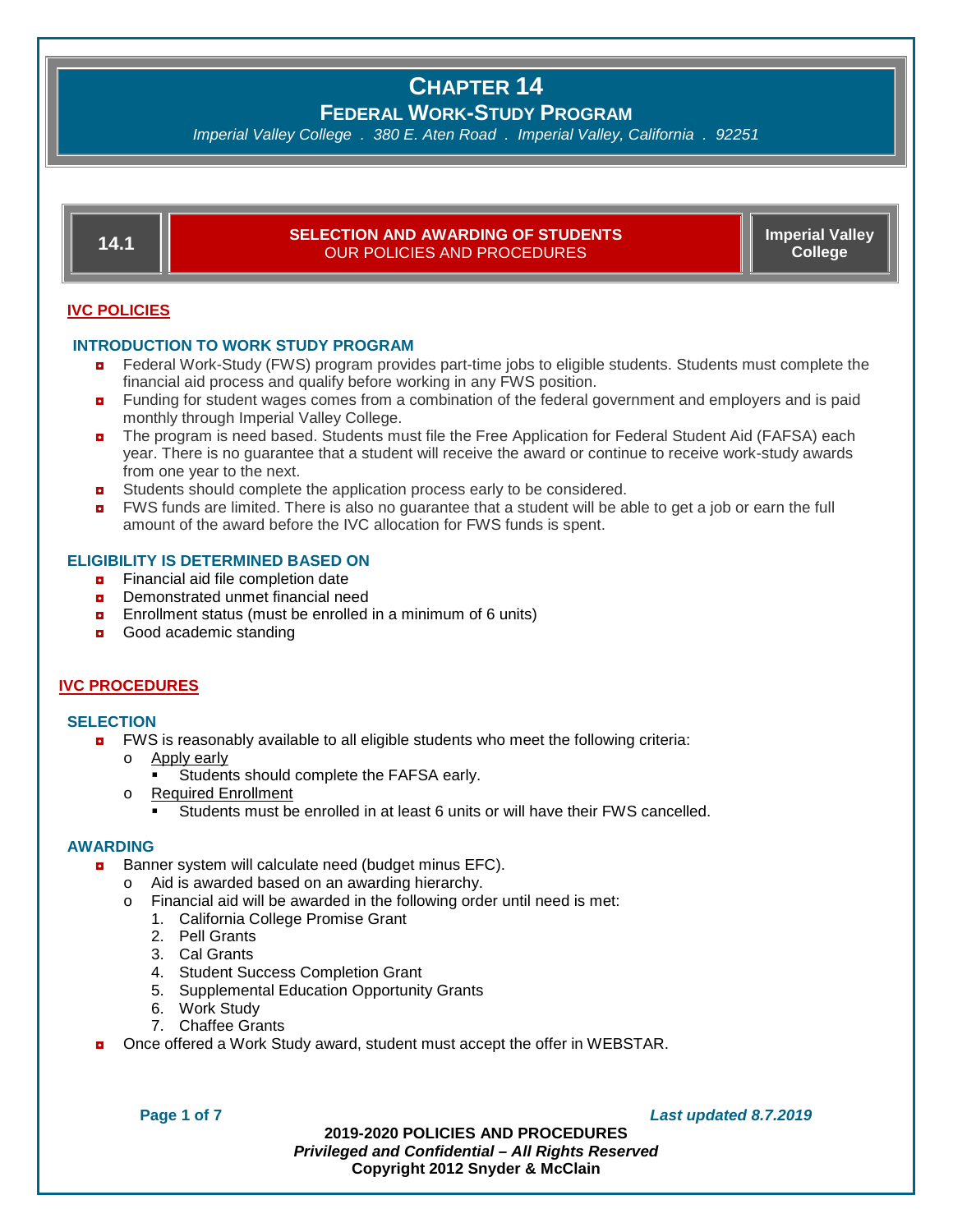# **FEDERAL WORK-STUDY PROGRAM**

*Imperial Valley College . 380 E. Aten Road . Imperial Valley, California . 92251*

#### **MINIMUM AND MAXIMUM AWARDS**

- ◘ In general, the minimum award for FWS is \$2500 the maximum initial award is \$5000 (student may earn more if need allows)
- **a** Generally, FWS funds are awarded and evenly divided between two semesters. If funds allow, the student may utilize any portion of their award in the spring semester.

# **PRIORITY FOR RE-AWARDING UNUSED FUNDS**

- **D** We typically overaward FWS funds by 150% of our allocation. This is based on the past history of students, which shows that many students do not fully utilize their FWS awards during the school year.
- **By overawarding and monitoring the FWS funds throughout the school year, and by making transfers to the** FSEOG program if appropriate, the college does not have unused funds.

## **SUMMER PROCEDURE**

**D** IVC does NOT fund Work Study during the summer.

### **PART-TIME AND INDEPENDENT STUDENTS**

- **n** This group is reported on FISAP.
- ◘ This is a typical student type for our school; therefore, based on our allocation, we offer a reasonable portion of our FWS program dollars to less-than-full-time or independent students.

**Page 2 of 7** *Last updated 8.7.2019*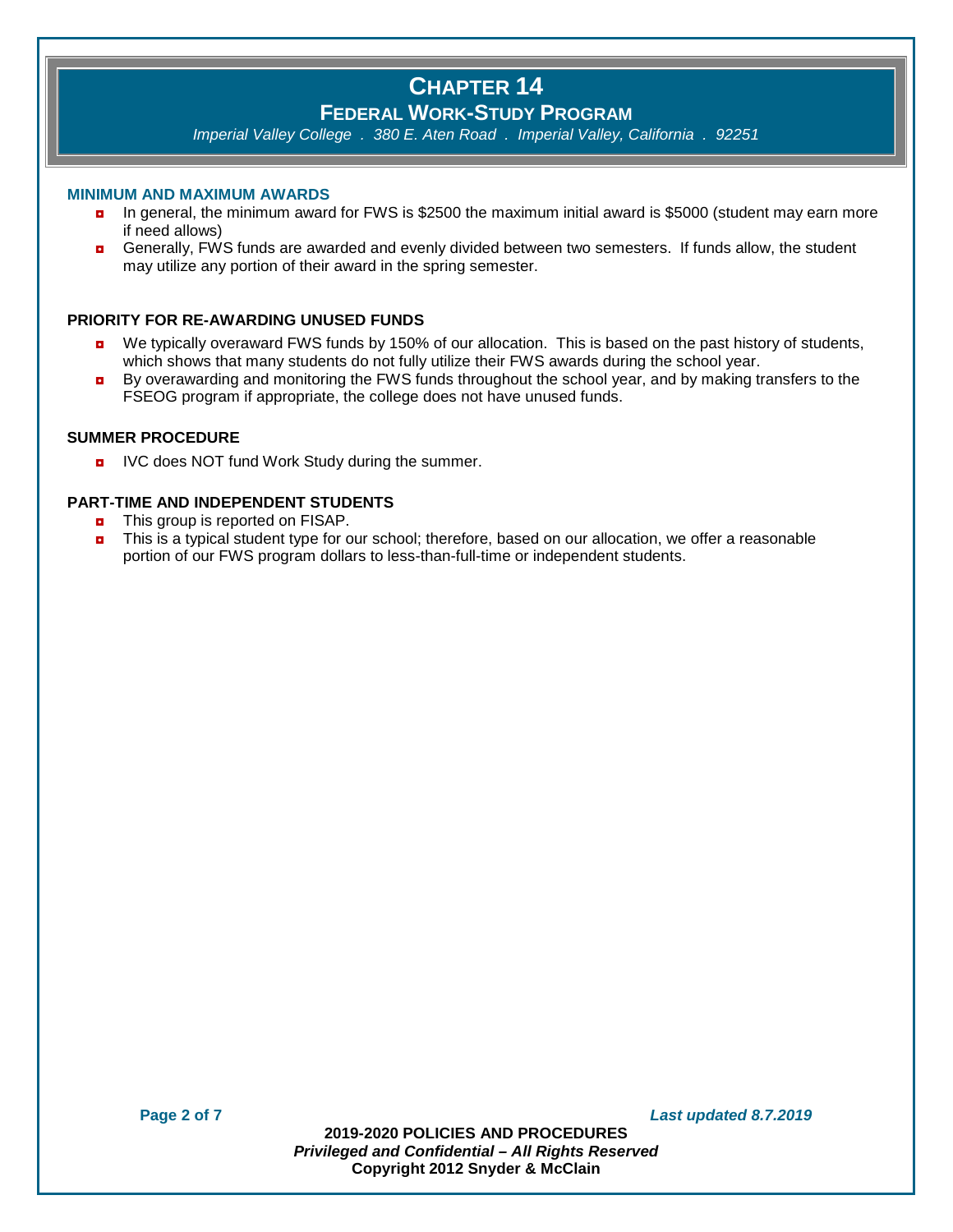**FEDERAL WORK-STUDY PROGRAM**

*Imperial Valley College . 380 E. Aten Road . Imperial Valley, California . 92251*

| <b>ELIGIBLE FWS EMPLOYERS AND JOBS</b><br>OUR POLICIES AND PROCEDURES ! | <b>Imperial Valley</b><br>College |
|-------------------------------------------------------------------------|-----------------------------------|

#### **IVC POLICIES**

#### **STUDENT PAY RATES**

| <b>Job Description</b>                                          | <b>Effective 1-01-2019</b> | <b>Effective 1-01-2020</b> |
|-----------------------------------------------------------------|----------------------------|----------------------------|
| <b>Tutors</b>                                                   | \$12.00                    | \$13.00                    |
| <b>Campus Safety Support &amp;</b><br><b>Parking Attendants</b> | \$12.00                    | \$13.00                    |
| <b>Student Assistants</b>                                       | \$12.00                    | \$13.00                    |

#### **IVC PROCEDURES**

### **ELIGIBLE EMPLOYERS AND JOBS**

- **D** To the maximum extent practical, our school awards FWS employment that will complement and reinforce each recipient's educational program or career goals.
- **D** FWS employment may be used to support programs for supportive services to students with disabilities.

#### **On-Campus**

■ We do utilize FWS for on-campus jobs for which we have contracts.

#### **Off-Campus**

- We do utilize FWS for off-campus jobs for which we have contracts.
- ◘ **EXAMPLES** of current FWS off-campus agencies include: Imperial County Office of Education and City of Calexico
- **n** Contracts with Off-Campus Agencies: Approval is handled by Director of Financial Aid
	- o Off-Campus Agreements specify: agency's match rate, total dollar amount budgeted for the academic year, who is considered the employer, who pays the student, and that adequate supervision is provided.
	- o All positions adhere to the criteria as set forth by federal regulations.
- Our school is the employer in an off-campus arrangement.

#### **Community Services**

- ◘ We inform eligible students of the opportunity to perform community services through available positions on job board.
- **D** We meet the community service requirement in this way by placing students in various community tutoring positions.
- **D** Work-study coordinators monitory payroll records to ensure the 7% requirement is met.

**Page 3 of 7** *Last updated 8.7.2019*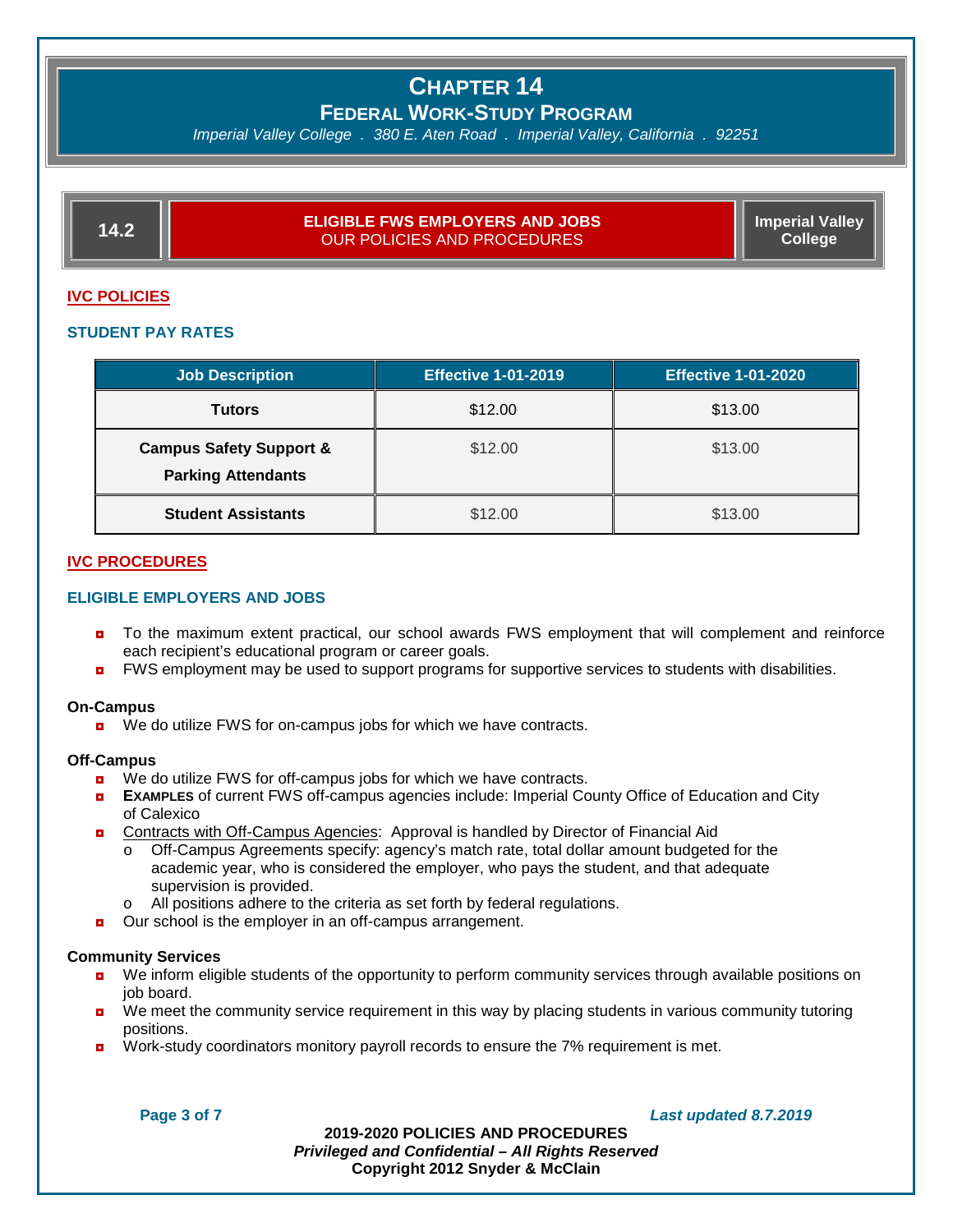# **FEDERAL WORK-STUDY PROGRAM**

*Imperial Valley College . 380 E. Aten Road . Imperial Valley, California . 92251*

### **EMPLOYMENT CONDITIONS AND LIMITATIONS**

- ◘ FWS employers are informed of the employment limitations before submitting position requests via Supervisor Handbook.
- To confirm appropriate jobs are provided, job descriptions are reviewed as they are received and before posting
- **D** IVC posts available jobs online.
- $\blacksquare$  Students may work up to 8 hours per day
- **D** Students may work up to 15 hours per week
- FWS position is valid until last day of Spring semester or when funds are exhausted (whichever occurs first).

**Page 4 of 7** *Last updated 8.7.2019*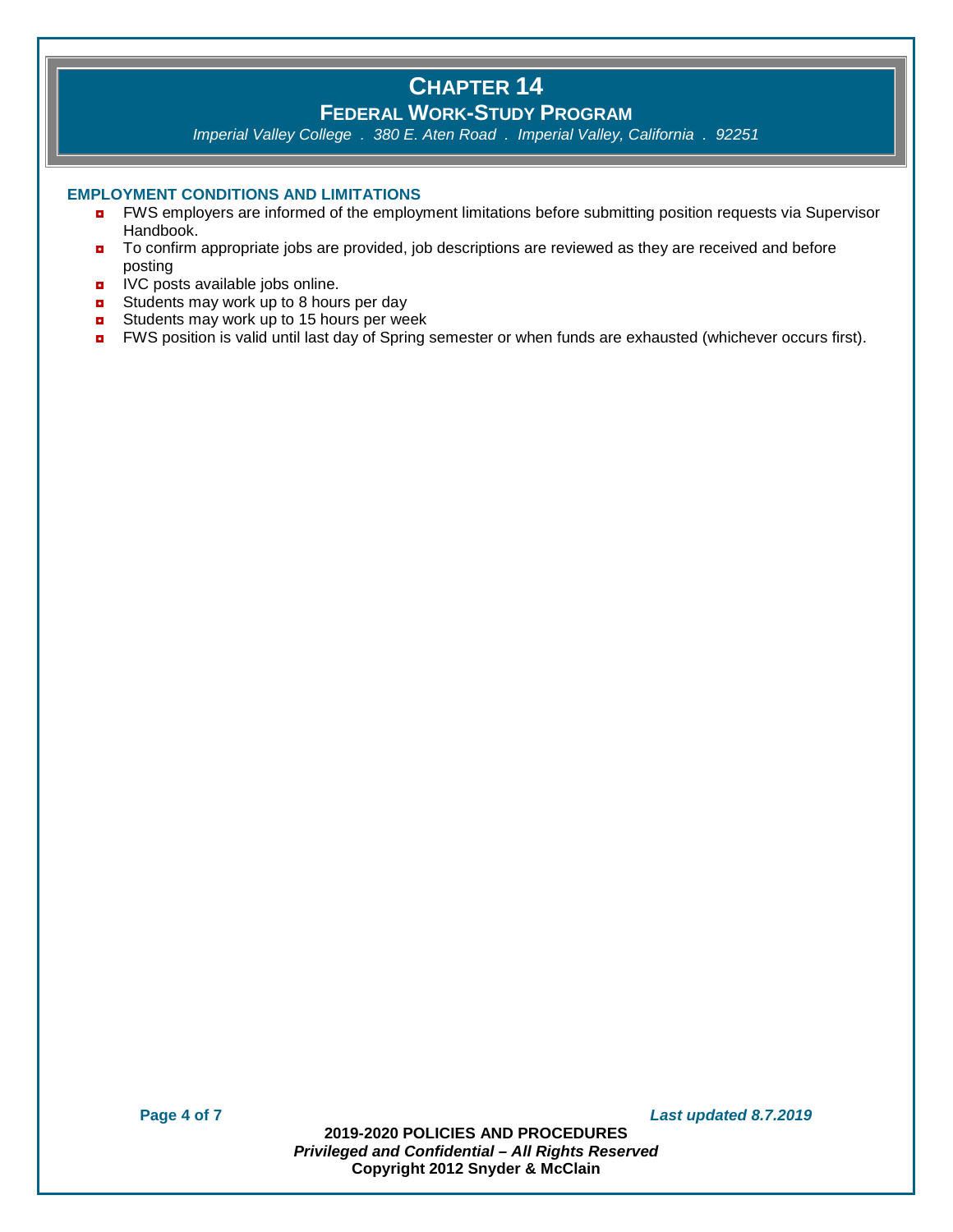**FEDERAL WORK-STUDY PROGRAM**

*Imperial Valley College . 380 E. Aten Road . Imperial Valley, California . 92251*

# **14.3 JOB POSTING, HIRING, PAYROLL AND MONITORING AWARDS**  OUR PROCEDURES

**Imperial Valley College**

# **JOB POSTING & HIRING PROCESS FOR ON-CAMPUS**

### **Refer to: Work Study Supervisor Handbook** in Exhibits

- **D** STEP 1: Complete and submit Work Study Contract and Work Study Job Description Forms to financial aid office. Job listings are posted online and students are instructed to contact the supervisor listed in the job announcement to arrange an interview.
- **D** STEP 2: Do not interview student unless they have a completed Student Employment Application and copy of their Work Study Instructions Email. **Note:** Both items are required to re-hire returning students as well.
- **D** STEP 3: The decision to hire or not hire student rests with the supervisor; there is no guaranteed Work Study placement. If you decide to hire the student, you will need to print the Work Study Hiring Forms from the link available on our website.
- **a** STEP 4: Complete forms with student. The forms to be completed as part of the hiring packet are:
	- 1. W-4
		- 2. Drug Free Work Place Policy
		- 3. Statement of Privacy Act
		- 4. Work Study Statement of Compliance
		- 5. Work Study Authorization Form
		- 6. **Note:** I-9 form will be completed electronically by Work Study Coordinator
- **D** STEP 5: Direct student to schedule an appointment with the Work Study Coordinator to submit the hiring packet and complete the hiring process.
- **D** STEP 6: Once you receive completed Work Study Authorization approved by Work Study Coordinator, the student may begin working on the date indicated.

# **MONITORING AWARDS AND OTHER SUPERVISOR RESPONSIBILITIES**

- **D** Supervisors must monitor the hours a FWS student works. Students cannot be scheduled to work during their class time or exam periods. Supervisors should check student class schedule each semester to ensure students are not working during class time. Any exception, such as a class cancelation, must be documented.
- TRACKING LIMIT: It is the supervisor's responsibility to keep track of the hours used to ensure they are not exceeded.
- $\blacksquare$  Hours worked must be tracked on a time card. The record must be retained by the Department for three years after the end of the academic year and made available to auditors upon request.
	- o A suggested, optional time card format is available on the Financial Aid website.
- **a** Any hours worked beyond those authorized will be paid from the department or agency.
- **D** HOUR LIMIT: FWS students cannot work more than 15 hours per week, or over 8 hours in a day.
- Students must be supervised while performing Work Study job duties.
- **D** Students working remotely from home, on weekends, or on days when the College is closed do not meet the supervision requirements and are not authorized to be paid from Work Study funds unless requested and approved in advance by the Work Study Coordinator.
- $\blacksquare$  SUMMER: There is no Work Study during the summer.
- $\blacksquare$  BREAKS: FWS students scheduled to work 4 to 5 hours must take a 15-minute break. If scheduled for 6 or more hours, they must take a minimum 30-minute break.
- **n** REQUIRED ENROLLMENT: Students must maintain continuous, at least half-time enrollment (6 units) to be eligible. If they drop to less than half time, they are no longer eligible.

#### **Page 5 of 7** *Last updated 8.7.2019*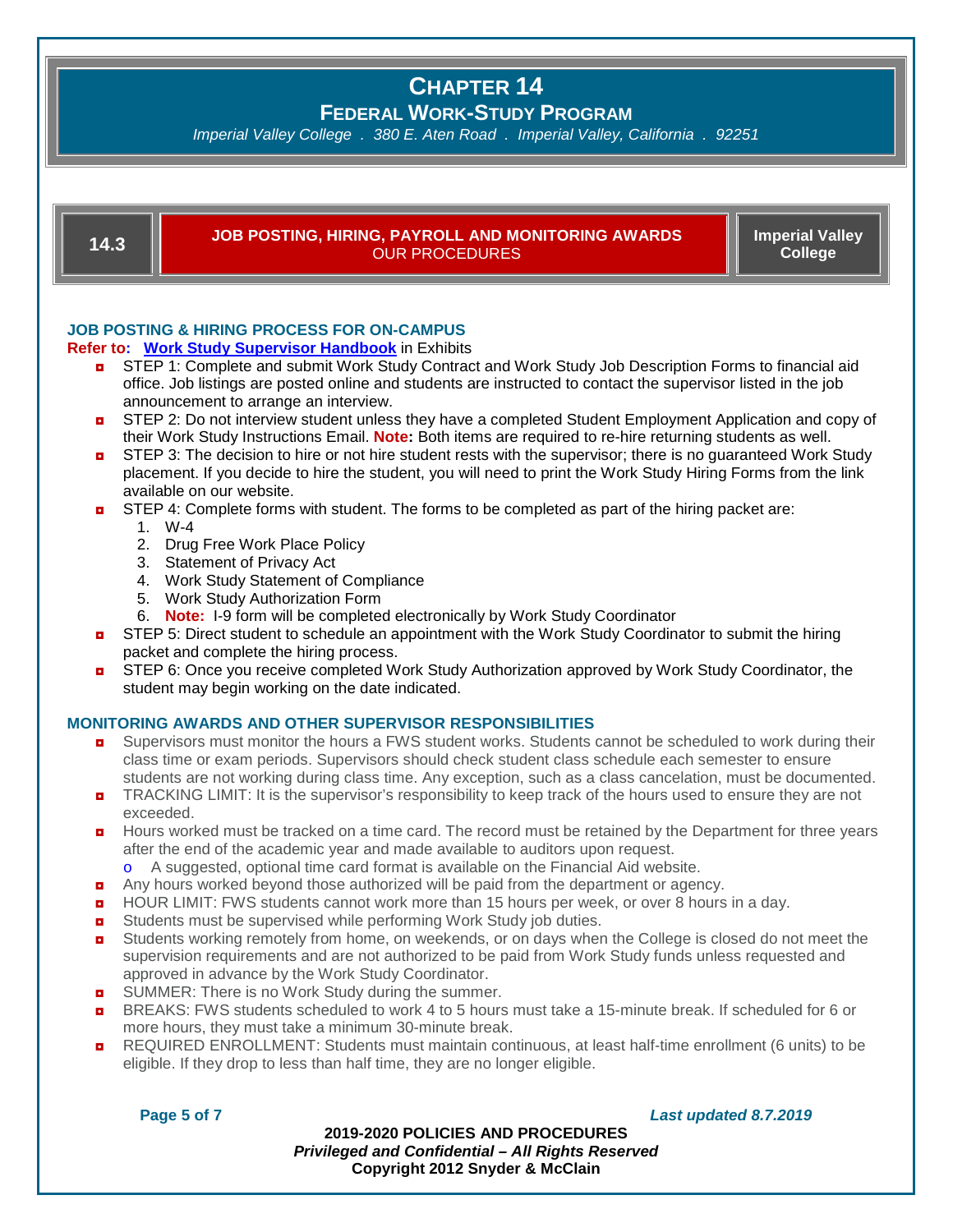# **FEDERAL WORK-STUDY PROGRAM**

*Imperial Valley College . 380 E. Aten Road . Imperial Valley, California . 92251*

- **D** Supervisors are expected to provide a meaningful work experience consistent with the job description that was provided for this position.
- **D** Supervisor must provide training, explain job assignments and describe dress code in the work area.
- **n** If the student stops showing up for work, notify the Work Study Coordinator immediately. Another Work Study student may or may not be available depending on current funding.

## **TIMESHEETS**

- ◘ Timesheets must be approved by the authorized supervisor on Web-time. (Work-study coordinators will approve for off-campus agencies)
- **D** When completing timesheets, round off to nearest  $\frac{1}{4}$  of an hour. Improperly completed or illegible timesheets will not be accepted and will be returned for corrections and may not be processed until following pay period.
- $\blacksquare$  Timesheets must be verified and signed by the Agency Department authorized supervisor.
- **a** All timesheets are DUE in the Financial Aid Office no later than the 10th of each month for hours worked from the 11th of the previous month to the 10th of the current month.
- ◘ Students and supervisors are responsible for submitting timesheets on time.
- **D** Work Study checks will be mailed to the students' mailing address on the last working day of each month.

### **SICK LEAVE**

- **D** Work Study students are eligible to accrue sick leave in accordance with California AB 1522.
- Students who work more than 30 days can earn sick leave.
- Sick leave is earned at the rate of 1 hour for every 30 hours worked.
- There is a limit of 48 hours of sick that may be accrued, a maximum of 24 hours of sick leave may be used per fiscal year. Unused sick leave rolls over into the next year.
- $\blacksquare$  Sick leave is not paid out upon the end of employment, however upon reemployment within 12 months the previous unused sick leave balance may be reinstated.
- Sick leave may only be used on or after the 90th day of employment.
- $\blacksquare$  Sick leave may be used for the diagnosis, care or treatment of an existing condition, or preventative care for the student or a family member.
- **D** Student workers must provide supervisor with reasonable notice when using sick leave unless the event is unforeseeable, which then the student must provide notice "as soon as practical".
- $\blacksquare$  Sick leave hours must be reported in the sick leave column of the electronic timesheet and clearly indicated on the printed copy submitted to the Financial Aid Office.
- Federal Work Study funds may not be used to pay sick leave hours; the district/employer incurs the cost of all Work Study students. Sick leave balance: contact a Work Study Coordinator.

| <b>FEDERAL WORK STUDY PAYROLL SCHEDULE</b>                                                   |                                      |  |
|----------------------------------------------------------------------------------------------|--------------------------------------|--|
| from the 11th of the previous month to the 10th of<br><b>PAY PERIOD</b><br>the current month |                                      |  |
| <b>TIME SHEET DUE DATE</b>                                                                   | no later than the 10th of each month |  |
| <b>PAY DATE</b>                                                                              | last working day of each month.      |  |

**Page 6 of 7** *Last updated 8.7.2019*